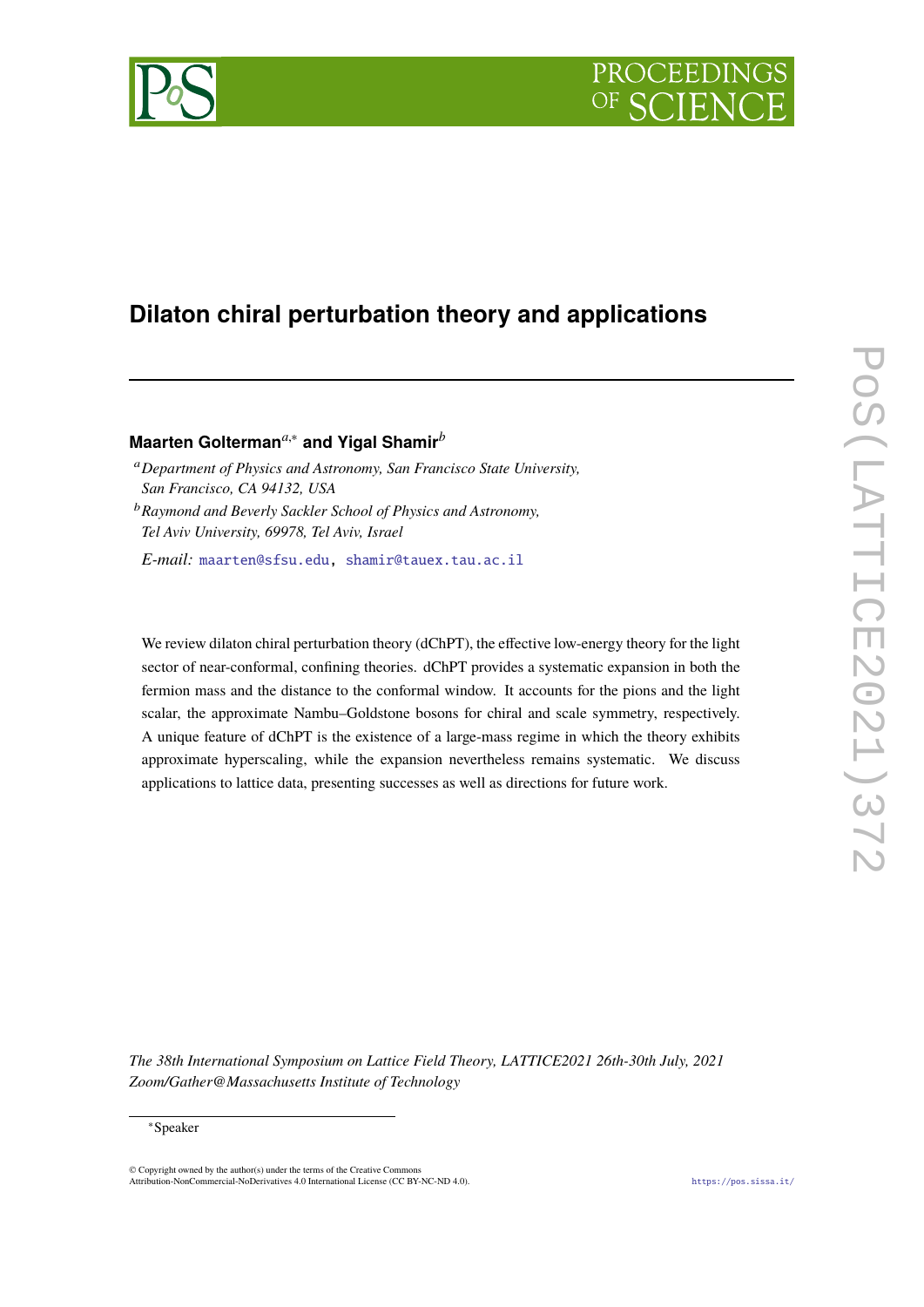<span id="page-1-0"></span>

**Figure 1:** *Hadron masses as a function of fermion mass, all in units of <sup>F</sup>*π*, in the SU(3) gauge theory with 8 fundamental flavors, from Ref. [\[2\]](#page-7-0).*

## **1. Introduction**

Let us start with a look at spectral data for the SU(3) gauge theory with  $N_f = 8$  fundamental fermions obtained by the LSD collaboration [\[1,](#page-7-1) [2\]](#page-7-0), shown in Fig. [1.](#page-1-0) In comparison with QCD, several salient differences stand out: First, we note the presence of a stable  $0^{++}$  state, denoted by the points labeled  $\sigma$ , with a mass virtually degenerate with the pions, over this mass range. Second, within errors, the spectrum shows hyperscaling: hadronic mass ratios are essentially independent of the fermion mass. In addition, pion "taste splittings" associated with the use of staggered fermions in all these simulations, *i.e.*, non-degeneracies in the pion spectrum due to scaling violations, behave very differently as a function of the fermion mass in comparison with QCD (not shown in the figure). Similar results have been found in Ref. [\[3\]](#page-7-2) by the LatKMI collaboration for the same theory, and in the  $SU(3)$  theory with two sextet fermions by the LatHC collaboration [\[4,](#page-7-3) [5\]](#page-7-4), or with four light and six [\[6\]](#page-7-5) or eight [\[7\]](#page-7-6) heavy fundamental fermions. In this talk, we will discuss to what extent these data are decribed by tree-level dilaton Chiral Perturbation Theory (dChPT).

After a brief review of dChPT and its lowest-order lagrangian, we will explain the existence of a "large-mass" regime in which dChPT predicts approximate hyperscaling, as seen in Fig. [1.](#page-1-0) Going beyond hyperscaling, we will then apply dChPT to fit the LSD and LatKMI data, including the measured staggered taste splittings. We conclude with a brief discussion of what might be next.

# **2. Lowest-order dChPT**

Dilaton ChPT is based on the following set of assumptions [\[8,](#page-7-7) [9\]](#page-7-8):

- Every gauge theory below the conformal sill contains Nambu–Goldstone bosons, or "pions," associated with the spontaneous breaking of chiral symmetry. The pions become massless in the limit  $m \to 0$ , where *m* is the (degenerate) fermion mass.
- Scale invariance gets restored in the infrared as we approach the conformal window, with the trace anomaly being proportional to the distance to the conformal window. In the Veneziano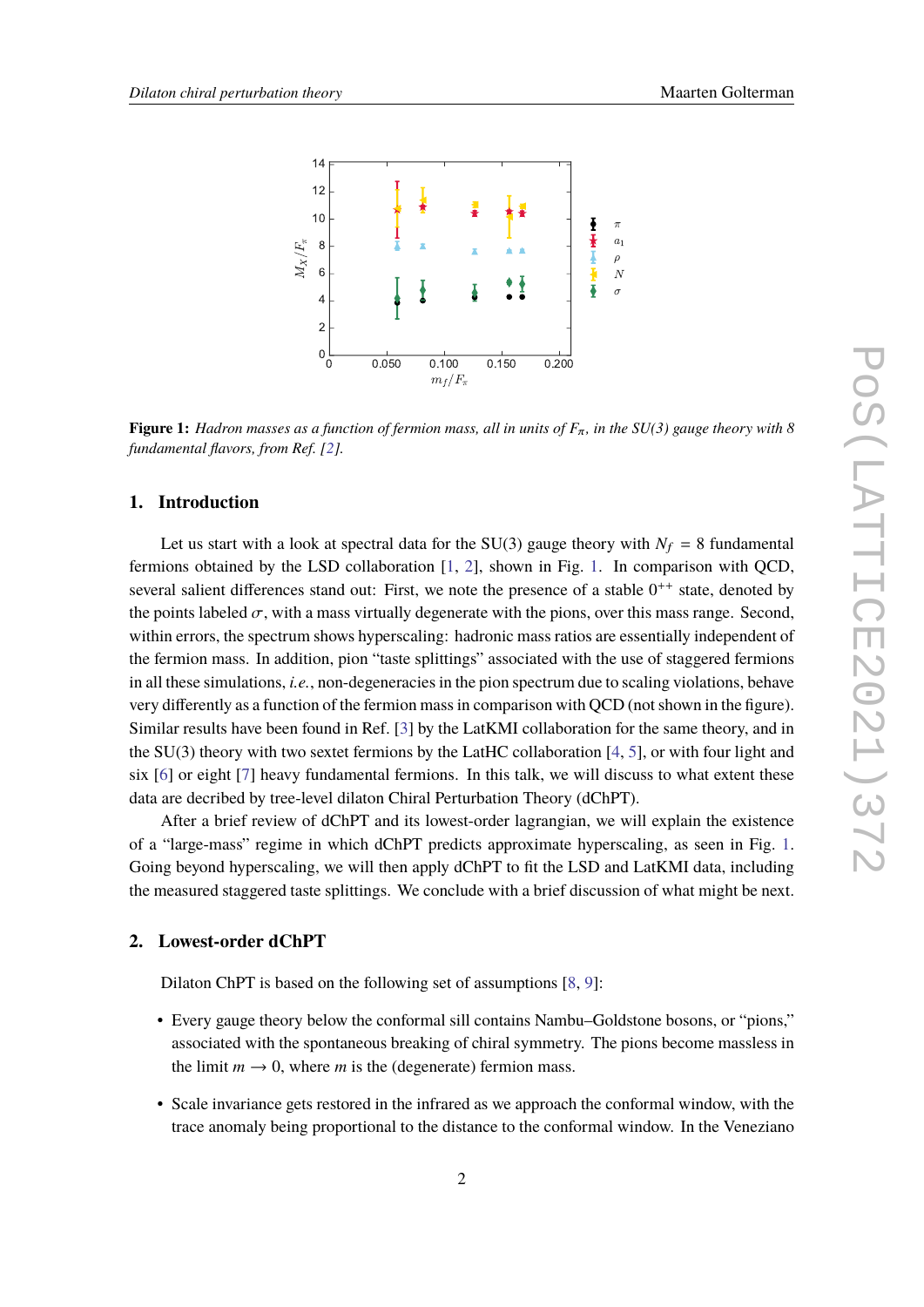limit  $N_f \to \infty$ ,  $N_c \to \infty$ , with  $n_f = N_f/N_c$  fixed, this happens when  $n_f$  approaches a critical value  $n_f^*$  $f_f^*$  from below. The difference  $nf - n_f^*$  $_{f}^{*}$  is a new small parameter.

- The theory contains a *dilaton*, *i.e.*, a Nambu–Goldstone boson associated with scale symmetry breaking, which becomes massless in the double limit  $n_f - n_f^* \to 0$  and  $m \to 0$ .
- In addition, some technical assumptions on the dilaton potential are needed, see Ref. [\[10\]](#page-7-9).

With these assumptions, one can prove that a systematic power counting in the small parameters

$$
p^2 \sim m \sim n_f - n_f^* \sim 1/N_c \tag{1}
$$

exists, and construct the lowest-order  $(O(p^2))$  lagrangian,

<span id="page-2-2"></span>
$$
\mathcal{L} = \frac{1}{4} f_{\pi}^2 e^{2\tau} \operatorname{tr}(\partial_{\mu} \Sigma^{\dagger} \partial_{\mu} \Sigma) + \frac{1}{2} f_{\tau}^2 e^{2\tau} \partial_{\mu} \tau \partial_{\mu} \tau -\frac{1}{2} f_{\pi}^2 B_{\pi} m e^{(3-\gamma_*)\tau} \operatorname{tr}(\Sigma + \Sigma^{\dagger}) + f_{\tau}^2 B_{\tau} e^{4\tau} c_1 \left(\tau - \frac{1}{4}\right).
$$
\n(2)

Here  $\Sigma = \exp(2i\pi/f_\pi)$  is the non-linear pion field and  $\tau$  is the dilaton field.  $c_1$  is a parameter proportional to  $n_f - n_f^*$  $_{f}^{*}$ , of order  $p^2$  in our power counting. At leading order, five low-energy constants (LECs) appear:  $f_{\pi,\tau}$ ,  $B_{\pi,\tau}$ , and  $\gamma_*$ , the mass anomalous dimension at the infra-red fixed point at the conformal sill. For a detailed discussion of the lagrangian and the power counting, see Ref. [\[8\]](#page-7-7). We have used the freedom to shift the field  $\tau$  such that  $v(m) = \langle \tau \rangle$  vanishes for  $m = 0$ , at this order.

The saddle point equation for the classical solution  $v(m)$  is

<span id="page-2-0"></span>
$$
\frac{m}{c_1 M} = v(m)e^{(1+\gamma_*)v(m)}, \qquad M \equiv \frac{4f_\tau^2 B_\tau}{f_\pi^2 B_\pi N_f(3-\gamma_*)} \,. \tag{3}
$$

The tree-level pion and dilaton masses, and their decay constants, are, using Eq. [\(3\)](#page-2-0),

<span id="page-2-1"></span>
$$
M_{\pi}^{2} = 2B_{\pi}me^{(1-\gamma_{*})v(m)} = 2B_{\pi}c_{1}\mathcal{M}v(m)e^{2v(m)},
$$
  
\n
$$
M_{\tau}^{2} = 4B_{\tau}c_{1}e^{2v(m)}(1 + (1 + \gamma_{*})v(m)),
$$
  
\n
$$
F_{\pi,\tau} = f_{\pi,\tau}e^{v(m)}.
$$
\n(4)

Unlike in ordinary ChPT, here the tree-level decay constant(s) depend on the fermion mass via the factor  $e^{v(m)}$ .

#### **3. The small- and large-mass regimes**

An important observation is that in our power counting the ratio  $\frac{m}{c_1M}$  is parametrically  $O(1)$ . But this ratio can still be small, corresponding to the *small-mass regime*, or large, corresponding to the *large-mass regime*.

In the small-mass regime,  $\frac{m}{c_1M} \ll 1$ , and  $v \propto m$  while  $e^v = 1 + O(m)$ . One has  $M_\pi^2 = 2B_\pi m \ll$  $M_{\tau}^2 = 4B_{\tau}c_1 \propto |n_f - n_f^*|$  $f<sub>f</sub>$ . Even though, relative to the pions, the dilaton decouples, its mass still remains parameterically smaller than that of all other hadrons. For energies below the scale set by the dilaton mass the physics of pions only is described by standard ChPT.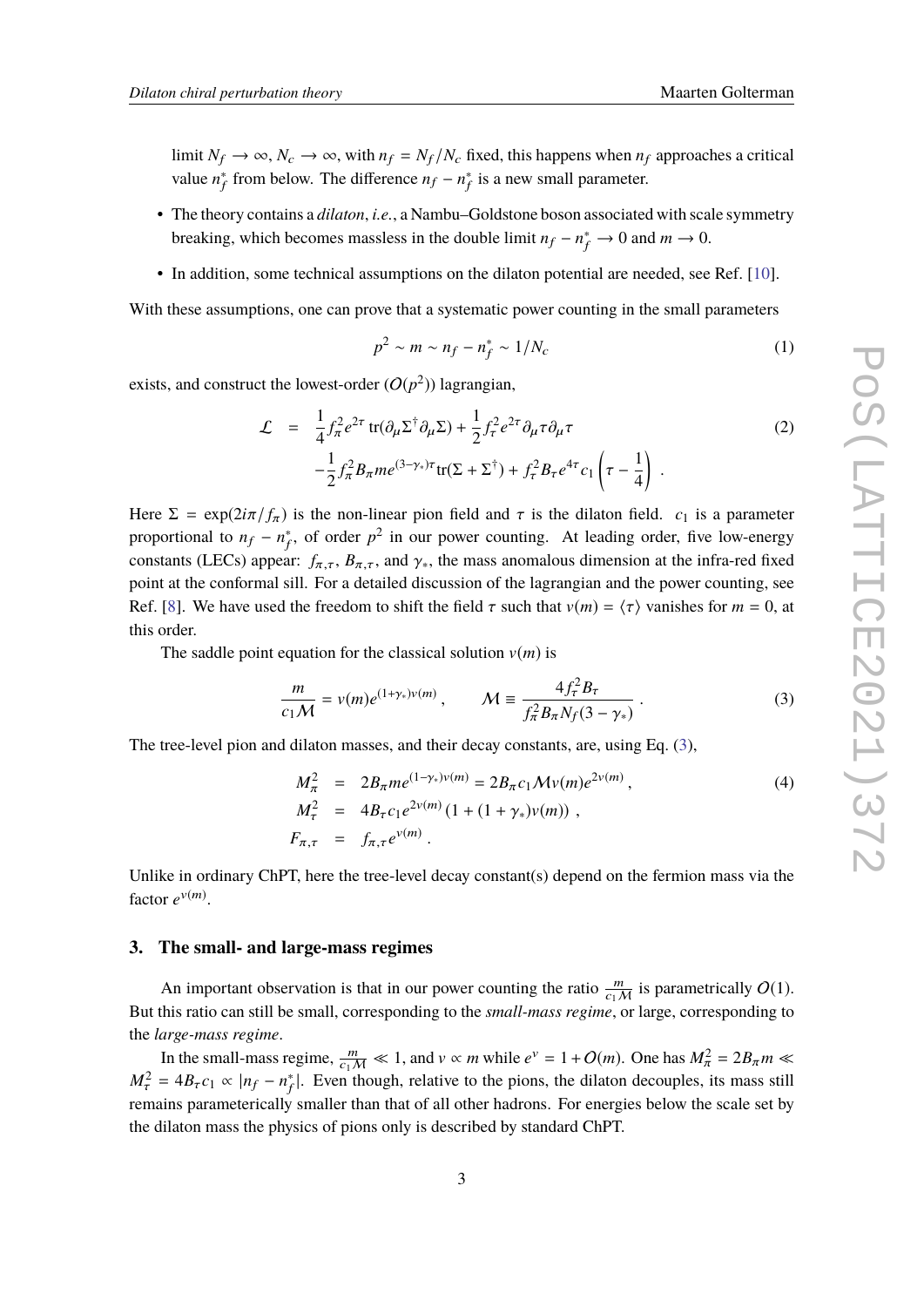The large-mass regime,  $\frac{m}{c_1M} \gg 1$ , is more interesting [\[10\]](#page-7-9). In Eq. [\(3\)](#page-2-0) the exponential dominates, and this equation has the approximate solution

$$
e^{\nu(m)} \sim \left(\frac{m}{c_1 M}\right)^{1/1+\gamma_*} \tag{5}
$$

In turn, this implies that Eq. [\(4\)](#page-2-1) predicts approximate hyperscaling:

$$
M_{\pi} \sim M_{\tau} \sim F_{\pi} \sim F_{\tau} \sim M_{\rm h} \sim m^{1/1+\gamma_*} \,, \tag{6}
$$

which can also be shown to apply to other hadron masses generically denoted as  $M<sub>h</sub>$ . dChPT thus predicts that, in the large-mass regime, the theory behaves approximately as a mass-deformed conformal theory. Given the spectral results shown in Fig. [1,](#page-1-0) this is the first success of dChPT. The intuitive reason for hyperscaling is that, with  $m \gg c_1/M$ , the fermion mass is the dominant source of the breaking of scale invariance.

While all particle masses exhibit hyperscaling, the pion and the dilaton are still parametrically the lightest particles in the theory:  $M_{\pi} \sim M_{\tau} \sim c_1$ , which, by assumption, is a small parameter. In fact,

$$
\frac{M_{\pi}^2}{(4\pi F_{\pi})^2} \sim c_1 v(m) \sim c_1 \log \frac{m}{c_1 M},
$$
\n(7)

which implies that the expansion underlying dChPT is systematic as long as  $c_1 \log \frac{m}{c_1 M} \ll 1$ , even though  $m/M$  may be large. By contrast, ordinary ChPT for QCD is only valid when  $m$  is small relative to the infrared scale of the (massless) theory.

# **4. Fits to LSD data [\[1,](#page-7-1) [2\]](#page-7-0)**

One would like to test dChPT beyond the semi-quantitative observation of hyperscaling. Here we review some of the fits performed in Ref. [\[11\]](#page-7-10) of the tree-level predictions to data for the pion mass and decay constant, as well as the dilaton mass, as a function of the fermion mass.[1](#page-3-0) The ensembles of Ref. [\[2\]](#page-7-0) all have the same bare coupling, and fermion masses  $10^3$  am = (1.25, 2.22, 5.00, 7.50, 8.89). In Fig. [2](#page-4-0) we show results of one of the fits of Ref. [\[11\]](#page-7-10), using data for  $M_{\pi}^2/F_{\pi}^2$ ,  $aF_{\pi}$  and  $M_{\pi}^2/F_{\pi}^2$  at the lowest four *am* values. The fit has a *p*-value of 0.89. Including also the largest mass leads to a less good fit, but the *p*-value is still 0.29. We conclude that tree-level dChPT provides an excellent description of the LSD data.[2](#page-3-1)

The parameters controlling the mass dependence are well determined by these fits: we find  $\gamma_* = 0.94(2)$  and  $aB_\pi = 2.1(1)$ . In contrast, finding  $a f_\pi$  requires a long extrapolation to the chiral limit, and the result of the fits is  $a f_{\pi} = 0.0006(3)$ .

We emphasize that the data all have  $0.02 \le aF_{\pi}(m) \le 0.06$ , with  $F_{\pi}L \ge 1$  and certainly  $M_{\pi} L \gg 1$ , so that the data are all in the *p*-regime. However, as already follows from the approximate hyperscaling, the LSD fermion masses are solidly in the large-mass regime, hence the long extrapolation needed to reach the chiral limit. This long extrapolation may make the value of  $a f_{\pi}$ very sensitive to higher orders in dChPT, even if next-to-leading order (NLO) corrections at the

<span id="page-3-0"></span><sup>&</sup>lt;sup>1</sup>The dilaton decay constant was not measured in Refs.  $[1-3]$  $[1-3]$ .

<span id="page-3-1"></span><sup>2</sup>For other applications of tree-level dChPT, see Refs. [\[5,](#page-7-4) [6\]](#page-7-5).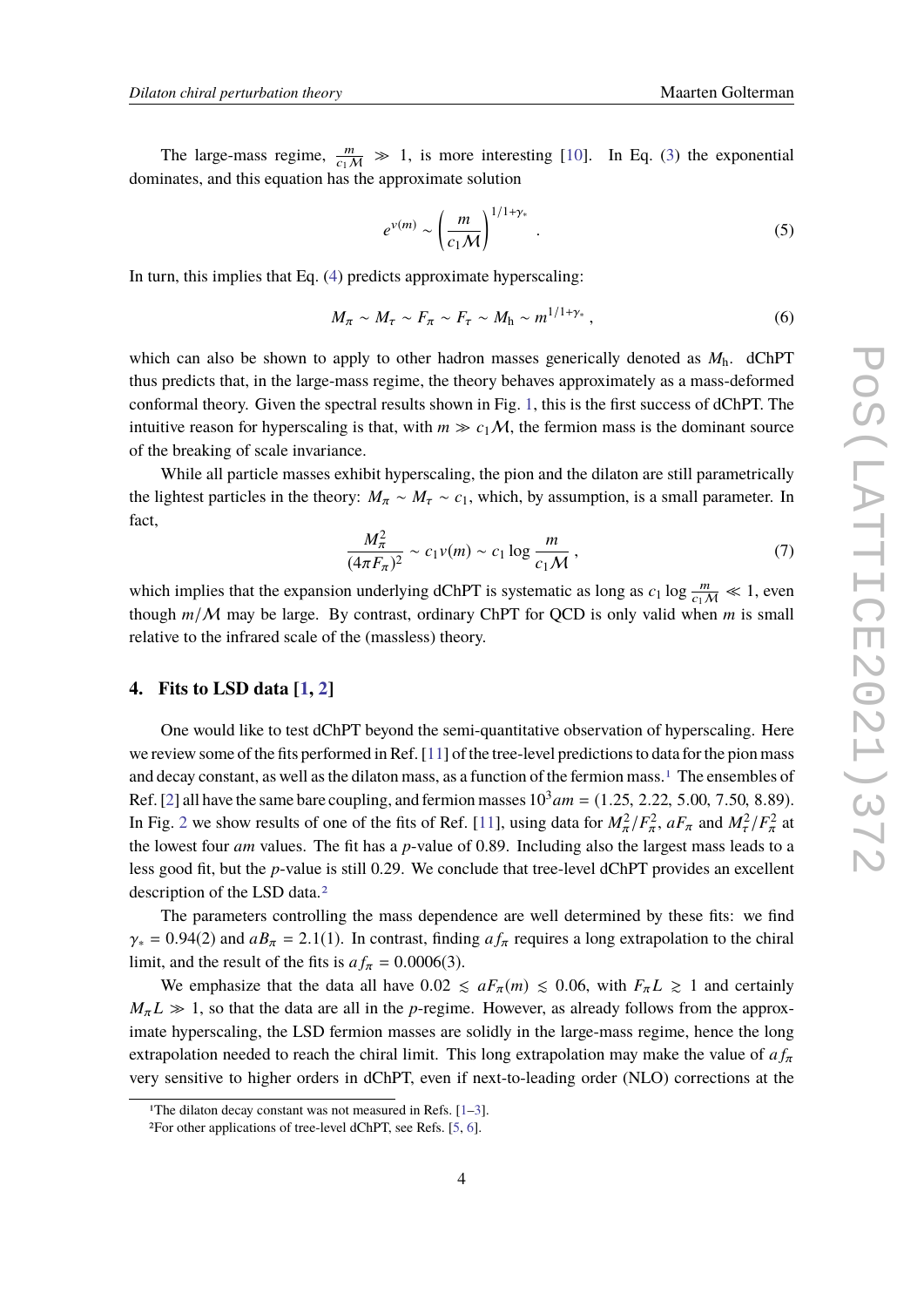<span id="page-4-0"></span>

**Figure 2:**  $M_{\pi}^2/F_{\pi}^2$ ,  $aF_{\pi}$  and  $M_{\tau}^2/F_{\pi}^2$  as a function of the bare fermion mass in lattice units, am. Taken from  $P_{\pi}$ *Ref. [\[11\]](#page-7-10).*

LSD masses are relatively small. The (tentative) conclusion is that reaching the chiral limit while keeping  $f_{\pi}L \ge 1$  would require unrealistically large volumes, if the same bare coupling is kept.

The LSD collaboration also measured two of the staggered pion taste splittings (specifically, the "axial" and "tensor" ones). The taste splittings look very different from those found in QCD, which are explained well by the staggered extension of ordinary ChPT. Once we extend dChPT to include the discretization effects of staggered fermions (SdChPT for short), we find that these taste splittings can be quantitatively understood using SdChPT. For details, see Ref. [\[11\]](#page-7-10); we will show an example of taste splittings in the next section.

# **5. Fits to LatKMI data [\[3\]](#page-7-2)**

Next, we consider fitting dChPT to the data of Ref. [\[3\]](#page-7-2). The LatKMI collaboration considered the same theory, with fermion masses  $10^2$  am = (1.2, 1.5, 2.0, 3.0, 4.0, 5.0, 6.0, 7.0, 8.0, 10.0), significantly larger than those of the LSD collaboration. Since the LatKMI and LSD collaborations used different lattice actions, and both collaborations did simulations at a single value of the bare coupling, we cannot compare the two data sets in physical units. In other words, we do not know the relative size of the LatKMI and LSD lattice spacings.

In Ref. [\[14\]](#page-8-0) we found that we cannot fit the LatKMI data over their full mass range with tree-level dChPT. Fits of subsets suggest that NLO corrections will have to be taken into account. However, at NLO the effective theory has a large number of new LECs [\[8\]](#page-7-7), and there are insufficient data to resolve these, even if the actual fits contain a smaller number of linear combinations of the new LECs.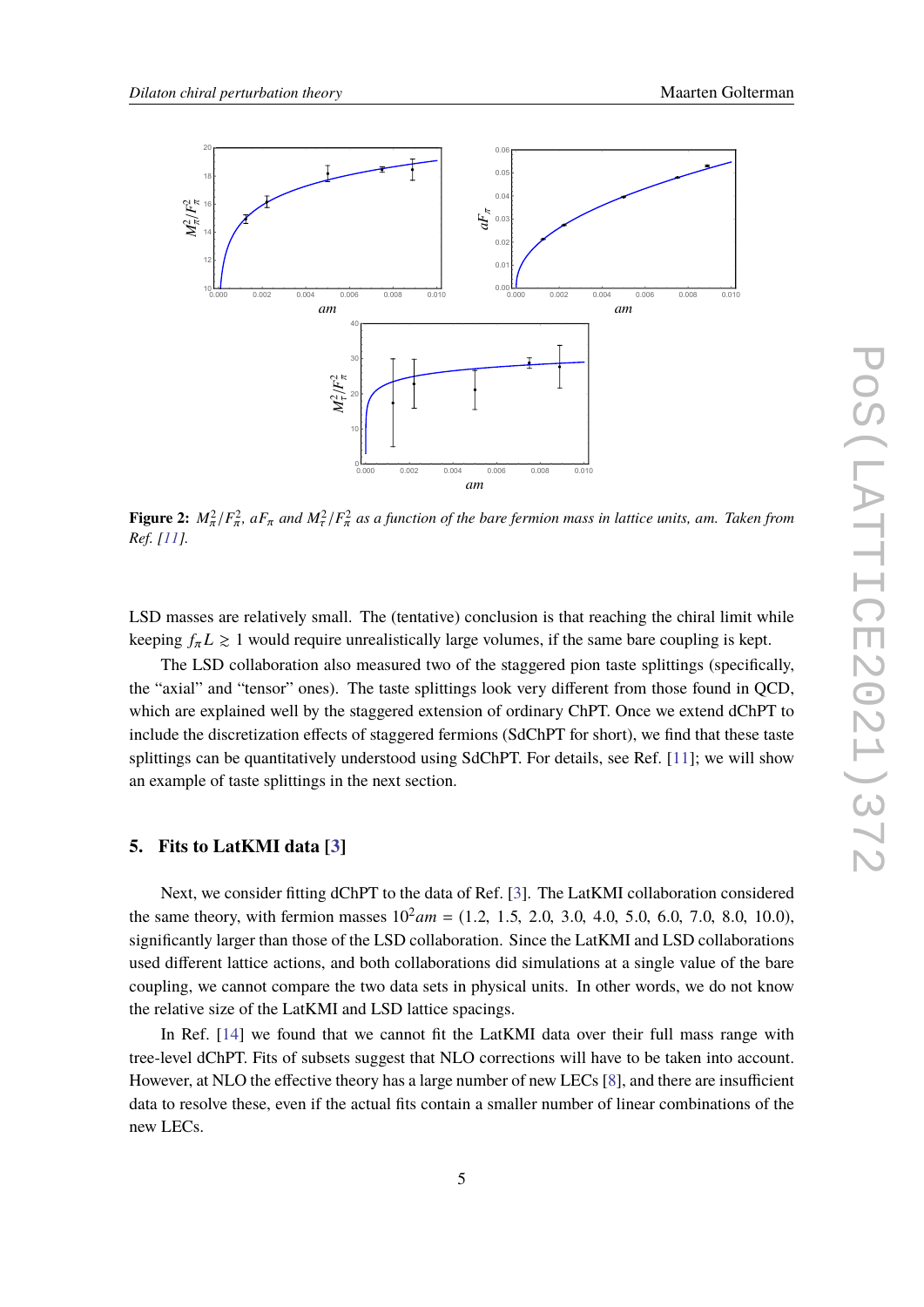<span id="page-5-2"></span>

**Figure 3:** *The running mass anomalous dimension* γ(*m*)*, obtained from various fits of the LatKMI data, as a function of*  $aF_{\pi}(m)$ *, see text. Taken from Ref.* [\[14\]](#page-8-0)*.* 

Instead, we found that the data are well described with an *m*-dependent mass anomalous dimension<sup>[3](#page-5-0)</sup>

<span id="page-5-1"></span>
$$
\gamma(m) = \gamma_0 - bv(m) + cv^2(m) \tag{8}
$$

For a detailed description of the fits we refer to Ref. [\[14\]](#page-8-0). Here we just show the results we obtain for  $\gamma(m)$  of Eq. [\(8\)](#page-5-1), in Fig. [3.](#page-5-2) The blue band shows a fit (*p*-value = 0.48) to data at all but the largest mass of the LatKMI range, with all three parameters,  $\gamma_0$ , *b* and *c*. The magenta band shows a fit (*p*-value = 0.19) with the two largest masses omitted, and  $c = 0$ . For comparison, the gray band represents  $\gamma_* = 0.94(2)$  obtained from the LSD data. The actual data all lie in the range  $0.045 \le aF_\pi \le 0.12$ , where the two bands overlap, as expected. Again, the LatKMI masses are in the large-mass regime, requiring a long extrapolation to the chiral limit. These results corroborate the sensitivity of the chiral limit to higher orders, even if those higher orders can be small in the range of the data. Indeed, small corrections to  $v(m)$  over a limited *m*-interval make a larger effect on the "hyperscaling factor"  $e^{v(m)}$  in the tree-level expressions [\(4\)](#page-2-1), which magnifies if *m* is taken outside the range of the actual data.

To conclude this section, we show in Fig. [4](#page-6-0) a fit of the taste splittings to tree-level SdChPT augmented by the varying  $\gamma(m)$  of Eq. [\(8\)](#page-5-1).<sup>[4](#page-5-3)</sup> These taste splittings behave very different from those in QCD with staggered fermions, where the taste splittings are essentially independent of *am*. The goodness of the fit is a successful test of the dChPT framework.

# **6. Conclusion**

We identified a "large-mass regime" in dChPT that has no equivalent in ordinary ChPT. This is the regime with  $c_1 M \ll m \ll c_1 M e^{1/c_1}$ . Much like a mass-deformed infrared-conformal theory,

<span id="page-5-0"></span><sup>3</sup>In Ref. [\[14\]](#page-8-0) we proved that this choice is still consistent with the Ward–Takahashi identities for scale invariance. One can think of Eq. [\(8\)](#page-5-1) as arising from a partial resummation of higher orders.

<span id="page-5-3"></span><sup>4</sup>Ref. [\[3\]](#page-7-2) measured taste splittings only for a subset of seven fermion masses with a maximum value 0.08. Setting *c* = 0 yields a good fit (*p*-value = 0.44) to tree-level SdChPT with  $\gamma(m)$  of Eq. [\(8\)](#page-5-1).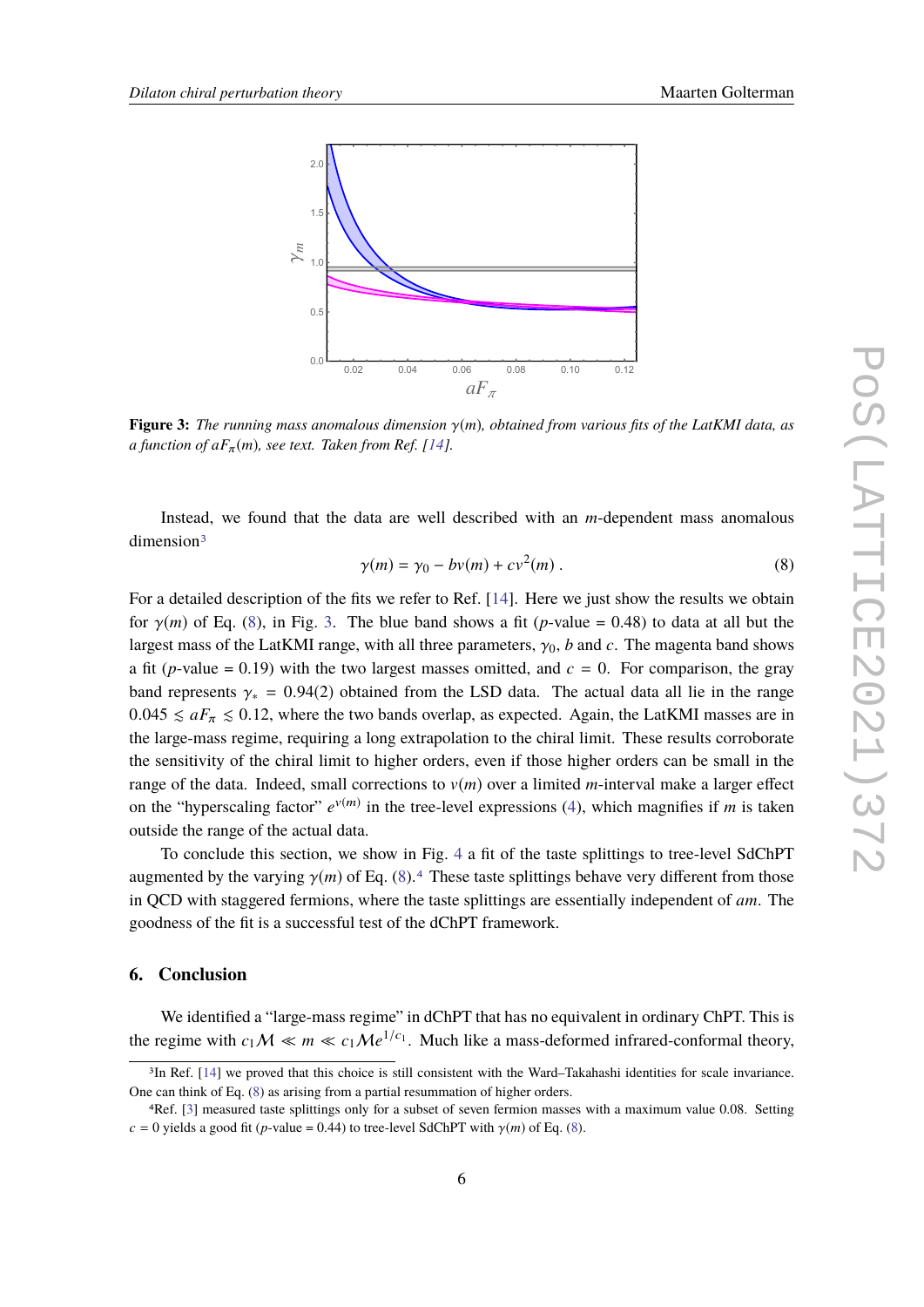<span id="page-6-0"></span>

**Figure 4:** *Fit of tree-level SdChPT to the taste splittings of Ref. [\[3\]](#page-7-2). Taken from Ref. [\[14\]](#page-8-0).*

the large-mass regime of a "walking" theory exhibits approximate hyperscaling, while the expansion underlying dChPT remains systematic, thanks to the smallness of  $c_1 \propto |n_f - n_f^*|$  $_{f}^{*}$ , the distance to the conformal sill. We found that current simulations of the  $N_f = 8$ , SU(3) theory are deep in the large-mass regime.

Consequently, reaching the chiral limit from the data of Refs. [\[2,](#page-7-0) [3\]](#page-7-2) requires a very long extrapolation. This extrapolation appears to be very sensitive to the mass range used in the fits, as well as to higher orders in dChPT. For example, because of this sensitivity, the chiral-limit value  $a f_\pi$  = 0.0006(3) found from the LSD data may be afflicted with a larger systematic error than reflected by the statistical fit error qouted above. It is thus very difficult to determine whether  $a f_\pi$ is actually different from zero! Likewise, it is difficult to obtain a precise value for  $c_1M$ . The difficulty of controlling the long extrapolation raises the intriguing question whether, effectively, dChPT may also apply *inside* the conformal window, as long as the theory is mass-deformed.

Both Refs. [\[2\]](#page-7-0) and [\[3\]](#page-7-2) measured the dilaton mass, finding it to be nearly degenerate with the pions. But the errors are so large that the dilaton mass has little influence on the fit, as can be seen in Fig [2.](#page-4-0) Given the questions raised above it would be helpful if more precise data become available, especially at the lower fermion-mass range. In particular, this might allow for the probing of NLO corrections. Also, the size of the taste splittings indicates that scaling violations are large, and it would be nice to add another lattice spacing to study the approach to the continuum limit, about which no information is available at present.

We end with a separate comment. In Refs. [\[12,](#page-8-1) [13\]](#page-8-2), a more general class of dilaton potentials

$$
V_{\Delta}(\tau) \propto \frac{e^{4\tau}}{4-\Delta} \left( 1 - \frac{4}{\Delta} e^{(\Delta - 4)\tau} \right) \tag{9}
$$

was considered. For  $\Delta \rightarrow 4$ , one recovers the dilaton potential in Eq. [\(2\)](#page-2-2), while for  $\Delta = 2$  one obtains the potential for the  $\sigma$ -model. However, as we pointed out in Ref. [\[14\]](#page-8-0), for values of  $\Delta$ not close to 4, there is no consistent power counting, and thus the lagrangian with this generalized potential does not constitute an effective field theory, contrary to what is claimed in Ref. [\[13\]](#page-8-2).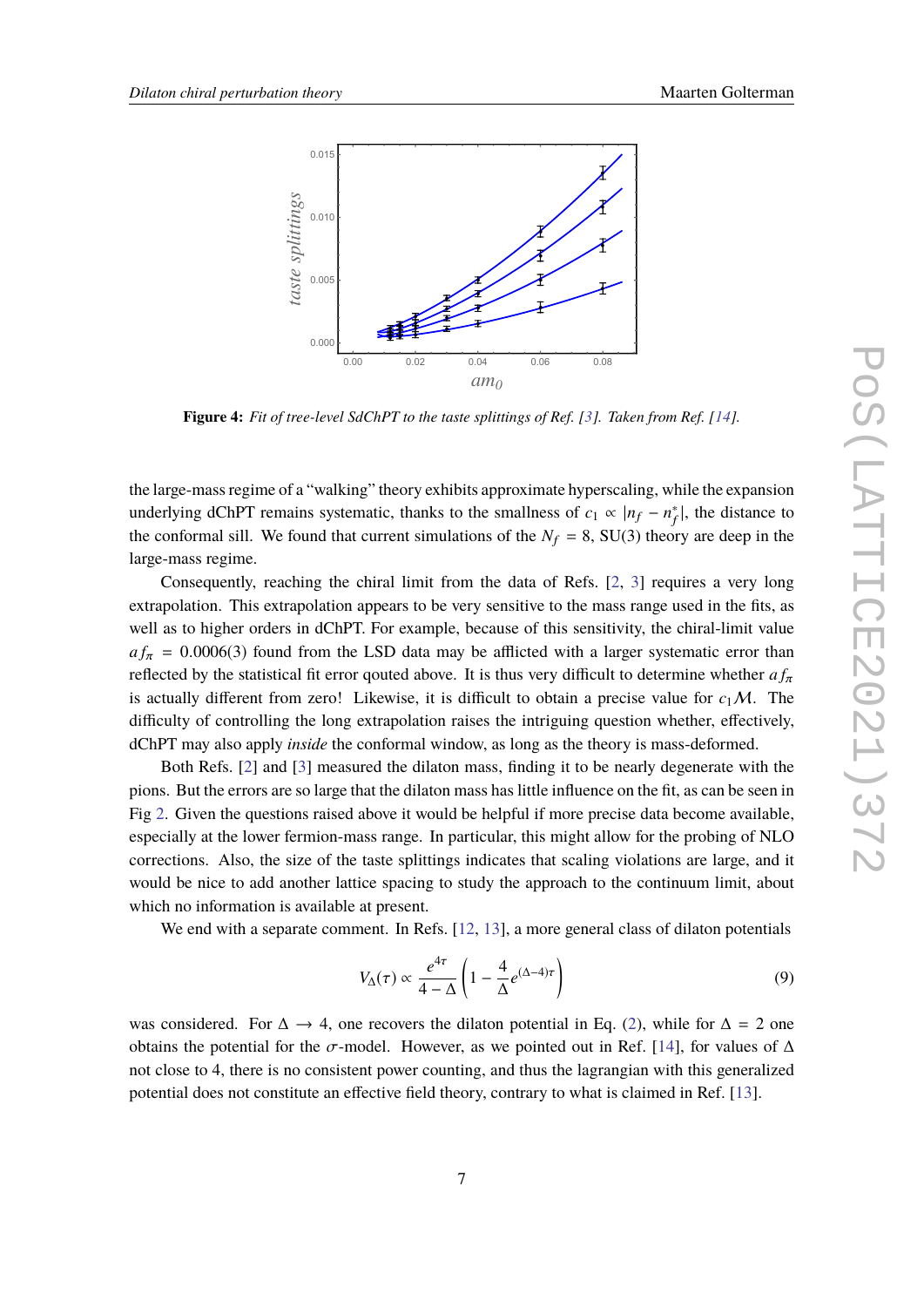#### **Acknowledgments**

MG's work is supported by the U.S. Department of Energy, Office of Science, Office of High Energy Physics, under Award Number DE-SC0013682. YS is supported by the Israel Science Foundation under grant no. 491/17.

# **References**

- <span id="page-7-1"></span>[1] T. Appelquist *et al.* [LSD Collaboration], *Lattice simulations with eight flavors of domain wall fermions in SU(3) gauge theory,* Phys. Rev. D **90** 114502 (2014) [arXiv:1405.4752 [hep-lat]]; *Strongly interacting dynamics and the search for new physics at the LHC,* Phys. Rev. D **93** 114514 (2016) [arXiv:1601.04027 [hep-lat]].
- <span id="page-7-0"></span>[2] T. Appelquist *et al.* [Lattice Strong Dynamics], *Nonperturbative investigations of SU(3) gauge theory with eight dynamical flavors,* Phys. Rev. D **99** 014509 (2019) [arXiv:1807.08411 [hep $lat$ ].
- <span id="page-7-2"></span>[3] Y. Aoki *et al.* [LatKMI Collaboration], *Light flavor-singlet scalars and walking signals in N*<sup>f</sup> = 8 *QCD on the lattice,* Phys. Rev. D **96** 014508 (2017) [arXiv:1610.07011 [hep-lat]].
- <span id="page-7-3"></span>[4] Z. Fodor, K. Holland, J. Kuti, D. Nogradi, C. Schroeder and C. H. Wong, *Can the nearly conformal sextet gauge model hide the Higgs impostor?,* Phys. Lett. B **718**, 657 (2012) [arXiv:1209.0391 [hep-lat]]; Z. Fodor, K. Holland, J. Kuti, D. Nogradi and C. H. Wong, *Can a light Higgs impostor hide in composite gauge models?,* PoS LATTICE **2013**, 062 (2014) [arXiv:1401.2176 [hep-lat]]; *The twelve-flavor* β*-function and dilaton tests of the sextet scalar,* EPJ Web Conf. **175**, 08015 (2018) [arXiv:1712.08594 [hep-lat]].
- <span id="page-7-4"></span>[5] Z. Fodor, K. Holland, J. Kuti and C. H. Wong, *Tantalizing dilaton tests from a near-conformal EFT,* PoS LATTICE **2018**, 196 (2019) [arXiv:1901.06324 [hep-lat]]; *Dilaton EFT from pregime to RMT in the -regime,* PoS **LATTICE2019**, 246 (2020) arXiv:2002.05163 [hep-lat].
- <span id="page-7-5"></span>[6] T. Appelquist *et al.* [Lattice Strong Dynamics], *Near-conformal dynamics in a chirally broken system,* Phys. Rev. D **103** 014504 (2021) [arXiv:2007.01810 [hep-ph]].
- <span id="page-7-6"></span>[7] R. C. Brower, A. Hasenfratz, C. Rebbi, E. Weinberg and O. Witzel, *Composite Higgs model at a conformal fixed point,* Phys. Rev. D **93** 075028 (2016) [arXiv:1512.02576 [hep-ph]].
- <span id="page-7-7"></span>[8] M. Golterman and Y. Shamir, *Low-energy effective action for pions and a dilatonic meson,* Phys. Rev. D **94** 054502 (2016) [arXiv:1603.04575 [hep-ph]].
- <span id="page-7-8"></span>[9] M. Golterman and Y. Shamir, *Effective field theory for pions and a dilatonic meson,* PoS LATTICE **2016**, 205 (2016) [arXiv:1610.01752 [hep-ph]]
- <span id="page-7-9"></span>[10] M. Golterman and Y. Shamir, *Large-mass regime of the dilaton-pion low-energy effective theory,* Phys. Rev. D **98** 056025 (2018) [arXiv:1805.00198 [hep-ph]].
- <span id="page-7-10"></span>[11] M. Golterman, E. T. Neil and Y. Shamir, *Application of dilaton chiral perturbation theory to N*<sup>f</sup> = 8*,* SU(3) *spectral data,* Phys. Rev. D **102** 034515 (2020) [arXiv:2003.00114 [hep-ph]].